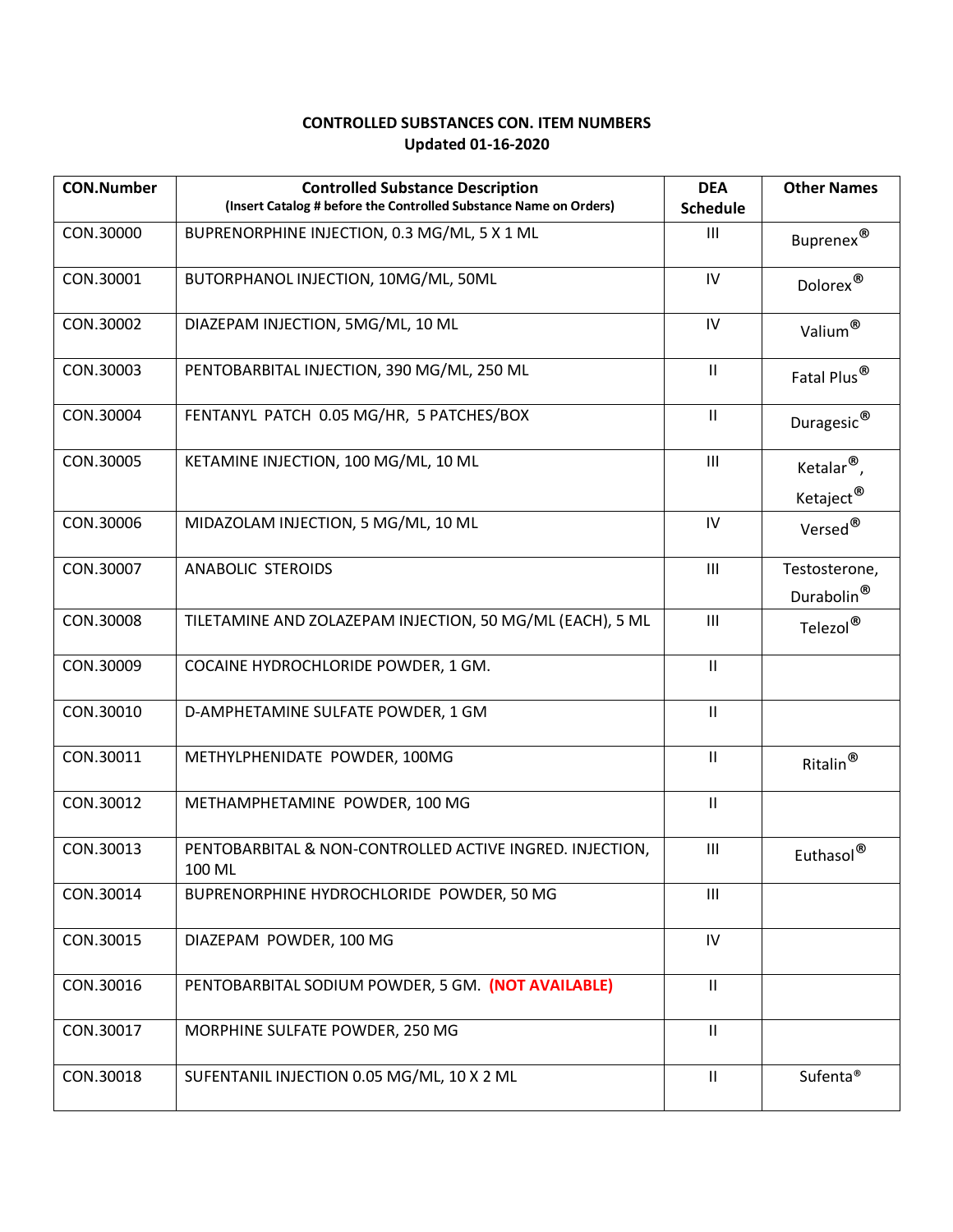| CON.30019  | COCAINE HYDROCHLORIDE POWDER, 5 GM                                 | $\ensuremath{\mathsf{II}}$ |                                                       |
|------------|--------------------------------------------------------------------|----------------------------|-------------------------------------------------------|
| CON.30021  | PROPOFOL INJECTION- 28, 10 MG/ML, 20 ML                            | ${\sf IV}$                 | Propofol®                                             |
| CON.30022  | METHAMPHETAMINE POWDER, 5 GM                                       | $\mathbf{II}$              |                                                       |
| CON.30023  | MODAFINIL POWDER, 50 MG                                            | ${\sf IV}$                 | Provigil®                                             |
| CON.30024  | THIOBUTABARBITAL PWD 1GM                                           | III                        | Inactin                                               |
| CON.30025  | MORPHINE SULFATE INJECTION, 10MG/ML, 10 ML                         | $\mathbf{II}$              |                                                       |
| CON.30026  | D-AMPHETAMINE SULFATE POWDER, 5GM                                  | $\mathsf{II}$              |                                                       |
| CON.30027  | PHENOBARBITAL TABLETS, 32.4 MG, 100 COUNT                          | IV                         | Luminal                                               |
| CON.30028  | PHENCYCLIDINE HYDROCHLORIDE POWDER, 25 MG                          | Ш                          | <b>PCP</b>                                            |
| CON.30029  | METHOHEXITAL SODIUM 500MG/50ML                                     | IV                         | <b>Brevital</b>                                       |
| CON.30030  | <b>KETAMINE HCL POWDER</b>                                         | $\mathbf{III}$             |                                                       |
| CON.30031  | OXYCODONE HCL POWDER                                               | $\ensuremath{\mathsf{II}}$ |                                                       |
| CON.30032  | BUPRENORPHINE INJECTION, 0.3 MG/ML, 10 X 1 ML PREFILLED<br>SYRINGE | $\mathbf{III}$             | Buprenex $^{\circledR}$                               |
| CON.30033  | FENTANYL CITRATE POWDER, 50MG                                      | $\ensuremath{\mathsf{II}}$ | Duragesic,<br>Oralet, Actiq,<br>Sublimaze,<br>Innovar |
| CON.30034  | METHADONE HYDROCHLORIDE, 1000MG                                    | Ш                          | Dolophine,<br>Methadose,<br>Amidone                   |
| CON.30035  | PENTOBARBITAL INJECTION, 50MG/ML, 10ML                             | $\mathsf{II}$              |                                                       |
| CON.30036  | PENTOBARBITAL INJECTION, 50MG/ML, 50ML                             | $\mathbf{II}$              |                                                       |
| CON. 30037 | DIHYDROTESTOSTERONE, 500MG                                         | $\mathbf{III}$             |                                                       |
| CON. 30038 | TILETAMINE AND ZOLAZEPAM INJECTION, 100MG/ML, 5ML                  | $\mathbf{III}$             |                                                       |
| CON. 30039 | PREGABALIN, 90 X 300MG CAPSULES                                    | $\vee$                     | Lyrica                                                |